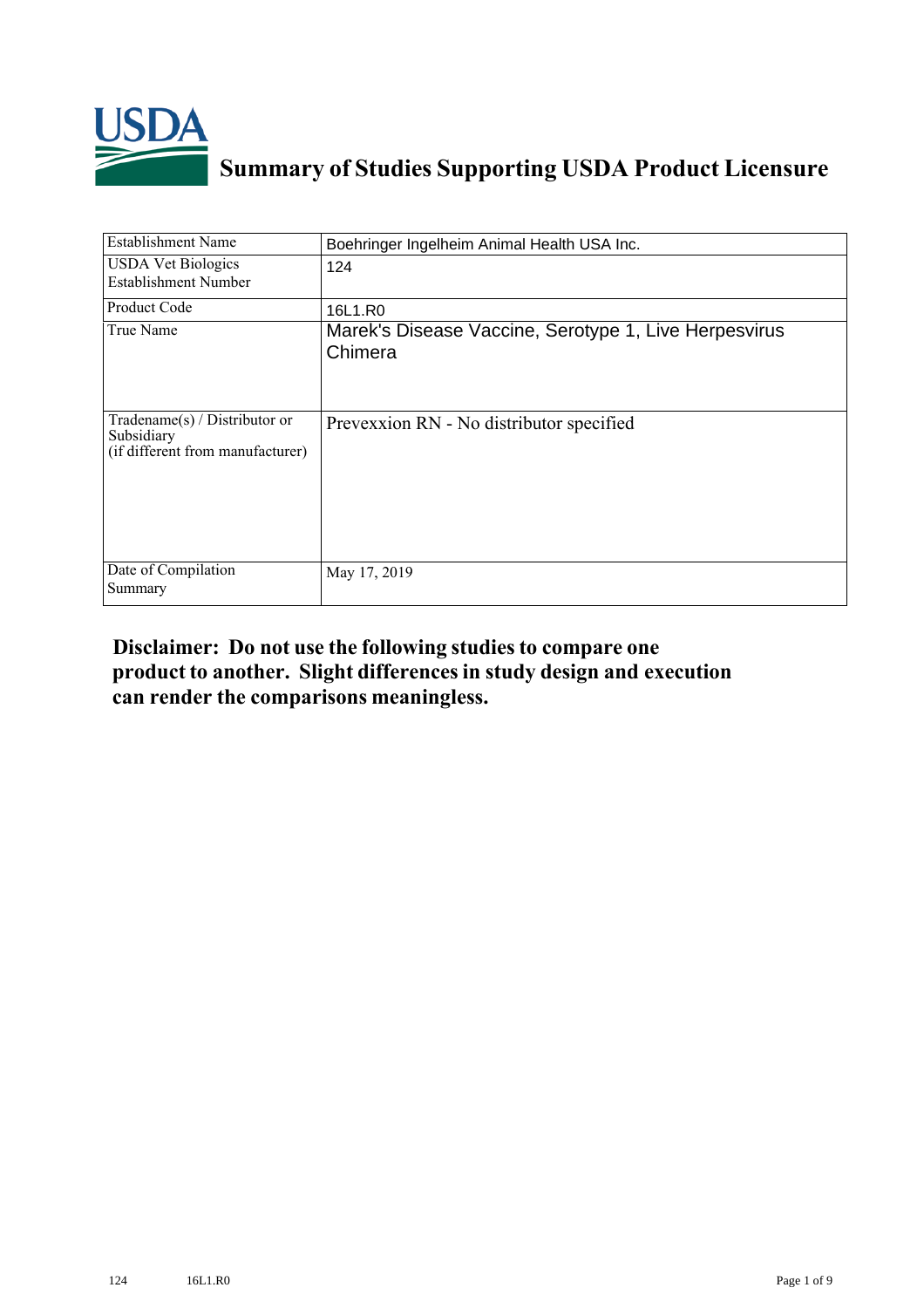| <b>Study Type</b>             | Efficacy                                                                                                                                     |
|-------------------------------|----------------------------------------------------------------------------------------------------------------------------------------------|
| <b>Pertaining to</b>          | vvMDV serotype 1                                                                                                                             |
| <b>Study Purpose</b>          | Demonstrate efficacy against very virulent Marek's disease                                                                                   |
| <b>Product Administration</b> | One dose administered subcutaneously                                                                                                         |
| <b>Study Animals</b>          | Day-old chicks divided into 4 groups                                                                                                         |
|                               | Group 1 vaccinated with Code 16L1.R0 and challenged                                                                                          |
|                               | Group 2 sham vaccinated and challenged (control)                                                                                             |
|                               | Group 3 sham vaccinated non-challenged (control)                                                                                             |
|                               | Group 4 vaccinated with a serotype 3 Marek's vaccine and challenged                                                                          |
|                               | (control)                                                                                                                                    |
| <b>Challenge Description</b>  | Serotype-1 (SR-1) RB1B strain administered at 4 days post                                                                                    |
|                               | vaccination                                                                                                                                  |
| Interval observed after       | Observed daily for 7 weeks and then evaluated for internal lesions                                                                           |
| challenge                     |                                                                                                                                              |
| <b>Results</b>                | Vaccinates and controls were evaluated in terms of Marek's disease<br>clinical signs and/or grossly observable lesions per the criteria in 9 |
|                               | CFR $113.330(c)(4)$ & $(5)$ .                                                                                                                |
|                               | Birds with clinical signs and/or observable lesions:                                                                                         |
|                               | Group 1: 5/34                                                                                                                                |
|                               | Group 2: 31/34                                                                                                                               |
|                               | Group 3: 0/35                                                                                                                                |
|                               | Group 4: 8/33                                                                                                                                |
|                               | Requirements of 9 CFR 113.330(c)(4) & (5) were met.                                                                                          |
|                               | Raw data on attached page                                                                                                                    |
|                               |                                                                                                                                              |
|                               |                                                                                                                                              |
| <b>USDA Approval Date</b>     | December 20, 2011                                                                                                                            |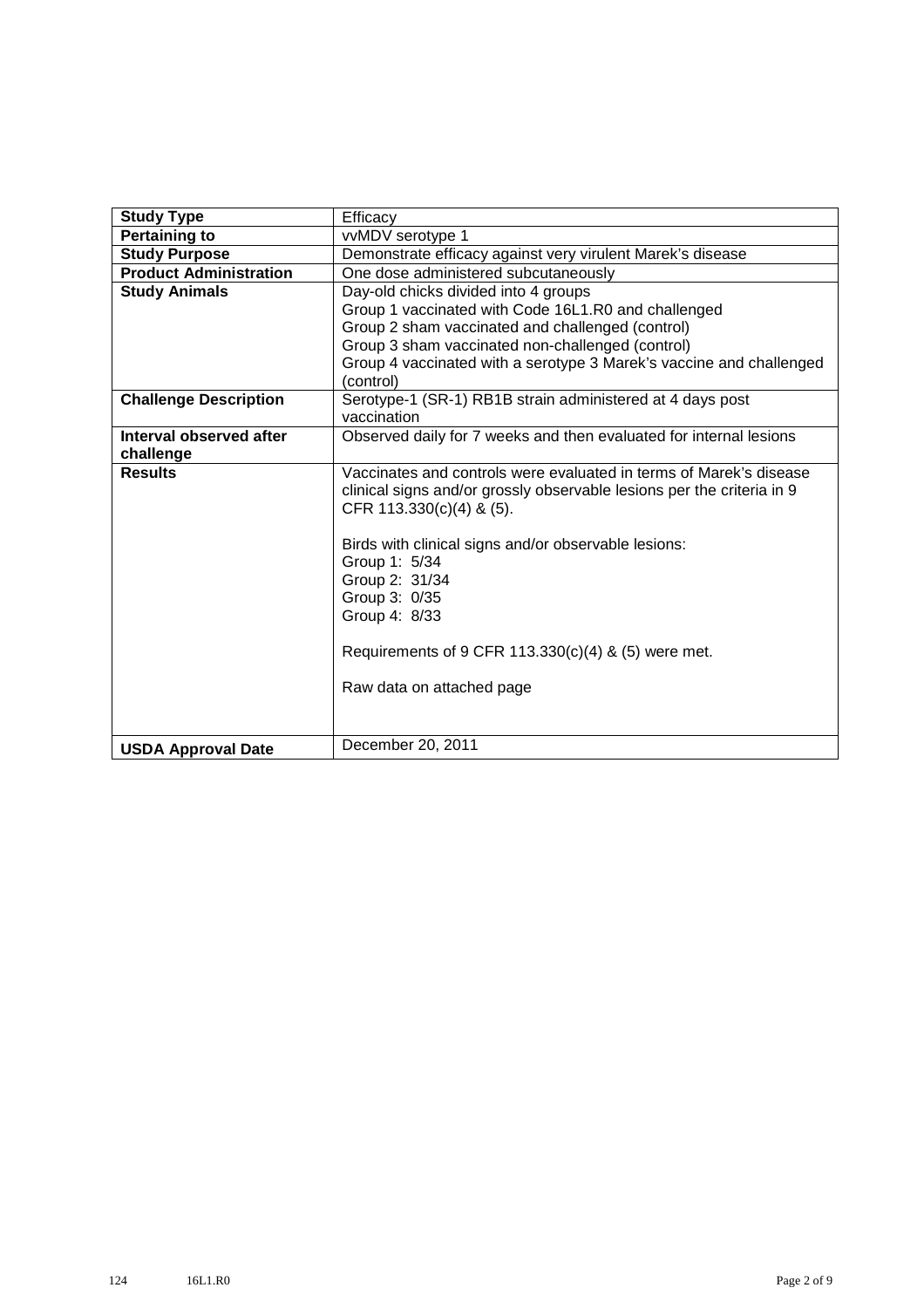|                   |                    |                         | <b>Tumors In</b>   |                    |                    |                    |                    |          |       |         |                             |                     |
|-------------------|--------------------|-------------------------|--------------------|--------------------|--------------------|--------------------|--------------------|----------|-------|---------|-----------------------------|---------------------|
| <b>Group/Bird</b> | Emaciation         | Paralysis<br>Locomotor/ | Kidney             | Spleen             | Gonads             | <b>Breast</b>      | Liver              | ntestine | Heart | Ascites | <b>Yolk Sac</b><br>hfection | Reason Not<br>Given |
| Group 1/1         |                    | $\pmb{\mathsf{x}}$      |                    |                    |                    |                    |                    |          |       |         |                             |                     |
| Group 1/2         | $\pmb{\mathsf{x}}$ |                         |                    |                    |                    |                    |                    |          |       |         |                             |                     |
| Group 1/3         |                    |                         |                    |                    |                    |                    |                    |          |       |         |                             | $\pmb{\mathsf{x}}$  |
| Group 1/4         | $\pmb{\mathsf{x}}$ |                         |                    | $\pmb{\mathsf{x}}$ |                    |                    |                    |          |       |         |                             |                     |
| Group 1/5         |                    |                         | $\pmb{\mathsf{x}}$ |                    |                    |                    |                    |          |       |         |                             |                     |
| Group 2/1         | $\pmb{\mathsf{x}}$ |                         |                    |                    |                    |                    |                    |          |       |         |                             |                     |
| Group 2/2         |                    | $\pmb{\mathsf{x}}$      |                    |                    | $\pmb{\chi}$       |                    |                    |          |       |         |                             |                     |
| Group 2/3         |                    | $\pmb{\mathsf{x}}$      |                    |                    | $\pmb{\mathsf{x}}$ |                    |                    |          |       |         |                             |                     |
| Group 2/4         | $\pmb{\mathsf{x}}$ |                         | X                  | $\pmb{\mathsf{x}}$ |                    |                    |                    |          |       |         |                             |                     |
| Group 2/5         |                    |                         | $\pmb{\chi}$       | $\pmb{\mathsf{x}}$ |                    | $\pmb{\mathsf{x}}$ |                    |          |       |         |                             |                     |
| Group 2/6         | $\pmb{\mathsf{x}}$ |                         | $\pmb{\mathsf{x}}$ |                    | $\pmb{\mathsf{x}}$ |                    |                    |          |       |         |                             |                     |
| Group 2/7         | $\pmb{\mathsf{x}}$ |                         |                    |                    |                    |                    |                    |          |       |         |                             |                     |
| Group 2/8         | $\pmb{\mathsf{x}}$ |                         | $\pmb{\mathsf{x}}$ |                    |                    |                    |                    |          |       |         |                             |                     |
| Group 2/9         | $\pmb{\mathsf{x}}$ |                         | $\pmb{\mathsf{x}}$ |                    |                    |                    |                    |          |       |         |                             |                     |
| Group 2/10        | $\pmb{\mathsf{x}}$ |                         |                    |                    |                    |                    |                    |          |       |         |                             |                     |
| Group 2/11        | $\pmb{\mathsf{x}}$ |                         | $\pmb{\mathsf{x}}$ |                    |                    |                    |                    |          |       |         |                             |                     |
| Group 2/12        | $\pmb{\mathsf{x}}$ |                         |                    |                    | $\pmb{\mathsf{x}}$ |                    |                    |          |       |         |                             |                     |
| Group 2/13        | $\pmb{\mathsf{x}}$ |                         | $\pmb{\mathsf{x}}$ |                    |                    |                    |                    |          |       |         |                             |                     |
| Group 2/14        | $\pmb{\mathsf{x}}$ |                         | X                  |                    | $\pmb{\mathsf{x}}$ |                    | $\pmb{\mathsf{x}}$ |          |       |         |                             |                     |
| Group 2/15        | $\pmb{\mathsf{x}}$ |                         |                    |                    |                    |                    |                    |          |       |         |                             |                     |
| Group 2/16        | $\pmb{\mathsf{x}}$ |                         |                    |                    |                    |                    |                    |          |       |         |                             |                     |
| Group 2/17        |                    | $\pmb{\mathsf{x}}$      |                    |                    |                    |                    |                    |          |       |         |                             |                     |
| Group 2/18        |                    | $\pmb{\mathsf{x}}$      |                    |                    | $\pmb{\mathsf{x}}$ |                    |                    |          |       |         |                             |                     |
| Group 2/19        | $\pmb{\mathsf{x}}$ |                         |                    |                    | X                  |                    |                    |          |       |         |                             |                     |
| Group 2/20        | $\boldsymbol{x}$   |                         | $\mathbf{x}$       |                    |                    |                    |                    |          |       |         |                             |                     |
| Group 2/21        | $\pmb{\mathsf{x}}$ |                         |                    |                    |                    |                    |                    |          |       |         |                             |                     |
| Group 2/22        |                    |                         |                    |                    | $\pmb{\mathsf{x}}$ |                    |                    |          |       |         |                             |                     |
| Group 2/23        |                    |                         | $\pmb{\mathsf{x}}$ |                    |                    |                    | $\pmb{\mathsf{x}}$ |          |       |         |                             |                     |
| Group 2/24        | $\pmb{\mathsf{x}}$ |                         | $\pmb{\mathsf{x}}$ |                    |                    |                    |                    |          |       |         |                             |                     |
| Group 2/25        | $\pmb{\mathsf{x}}$ |                         | $\pmb{\mathsf{x}}$ |                    |                    |                    |                    |          |       |         |                             |                     |
| Group 2/26        |                    |                         |                    |                    |                    |                    |                    |          |       |         |                             | $\pmb{\mathsf{x}}$  |
| Group 2/27        |                    |                         |                    |                    |                    |                    |                    |          |       |         |                             | $\pmb{\mathsf{x}}$  |
| Group 2/28        |                    |                         |                    |                    |                    |                    |                    |          |       |         |                             | $\pmb{\mathsf{x}}$  |
| Group 2/29        |                    |                         |                    |                    |                    |                    |                    |          |       |         |                             | $\pmb{\mathsf{x}}$  |
| Group 2/30        |                    |                         |                    |                    |                    |                    |                    |          |       |         |                             | $\pmb{\mathsf{x}}$  |

Raw data shown below for birds classified as positive. All other birds normal.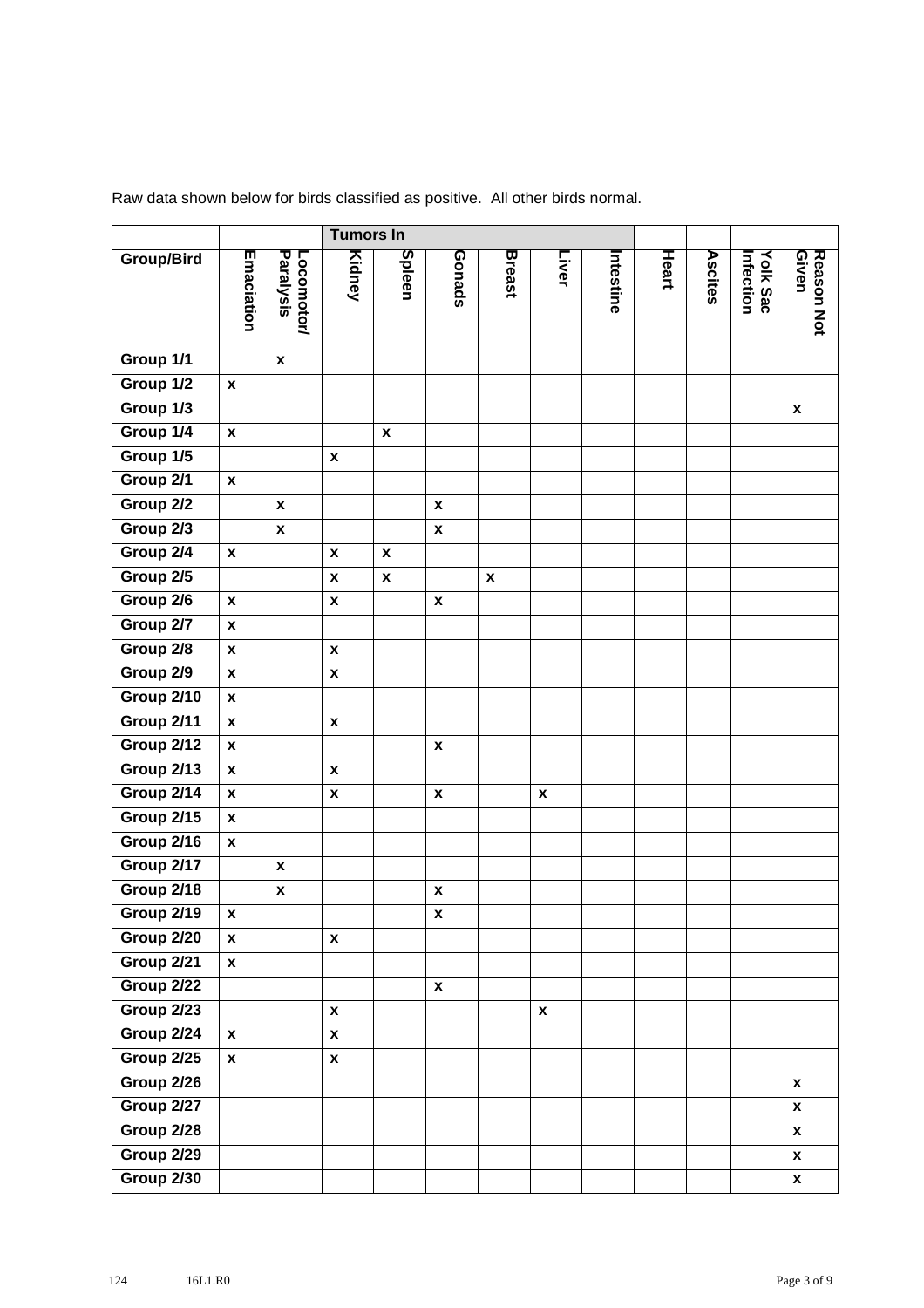|                   |                  |                         | <b>Tumors In</b> |        |                  |        |       |                  |       |         |                              |                               |
|-------------------|------------------|-------------------------|------------------|--------|------------------|--------|-------|------------------|-------|---------|------------------------------|-------------------------------|
| Group/Bird        | Emaciation       | Paralysis<br>Locomotor/ | Kidney           | Spleen | Gonads           | Breast | Liver | Intestine        | Heart | Ascites | Infection<br><b>Yolk Sac</b> | Reason<br>Given<br><b>Not</b> |
| <b>Group 2/31</b> |                  |                         |                  |        |                  |        |       |                  |       |         |                              | X                             |
| Group 4/1         | $\boldsymbol{x}$ |                         |                  |        |                  |        |       |                  |       |         |                              |                               |
| Group 4/2         | $\mathbf{x}$     |                         | $\boldsymbol{x}$ |        |                  |        |       |                  |       |         |                              |                               |
| Group 4/3         |                  |                         |                  |        |                  |        |       | $\boldsymbol{x}$ |       | X       |                              |                               |
| Group 4/4         |                  |                         | X                |        | $\boldsymbol{x}$ | X      |       |                  |       |         |                              |                               |
| Group 4/5         | $\boldsymbol{x}$ |                         | X                |        |                  |        | X     |                  | X     |         |                              |                               |
| Group 4/6         | $\boldsymbol{x}$ |                         |                  |        |                  |        |       |                  |       |         |                              |                               |
| Group 4/7         |                  | $\boldsymbol{x}$        |                  |        |                  |        |       |                  |       |         |                              |                               |
| Group 4/8         |                  |                         |                  |        |                  |        |       |                  |       |         |                              | X                             |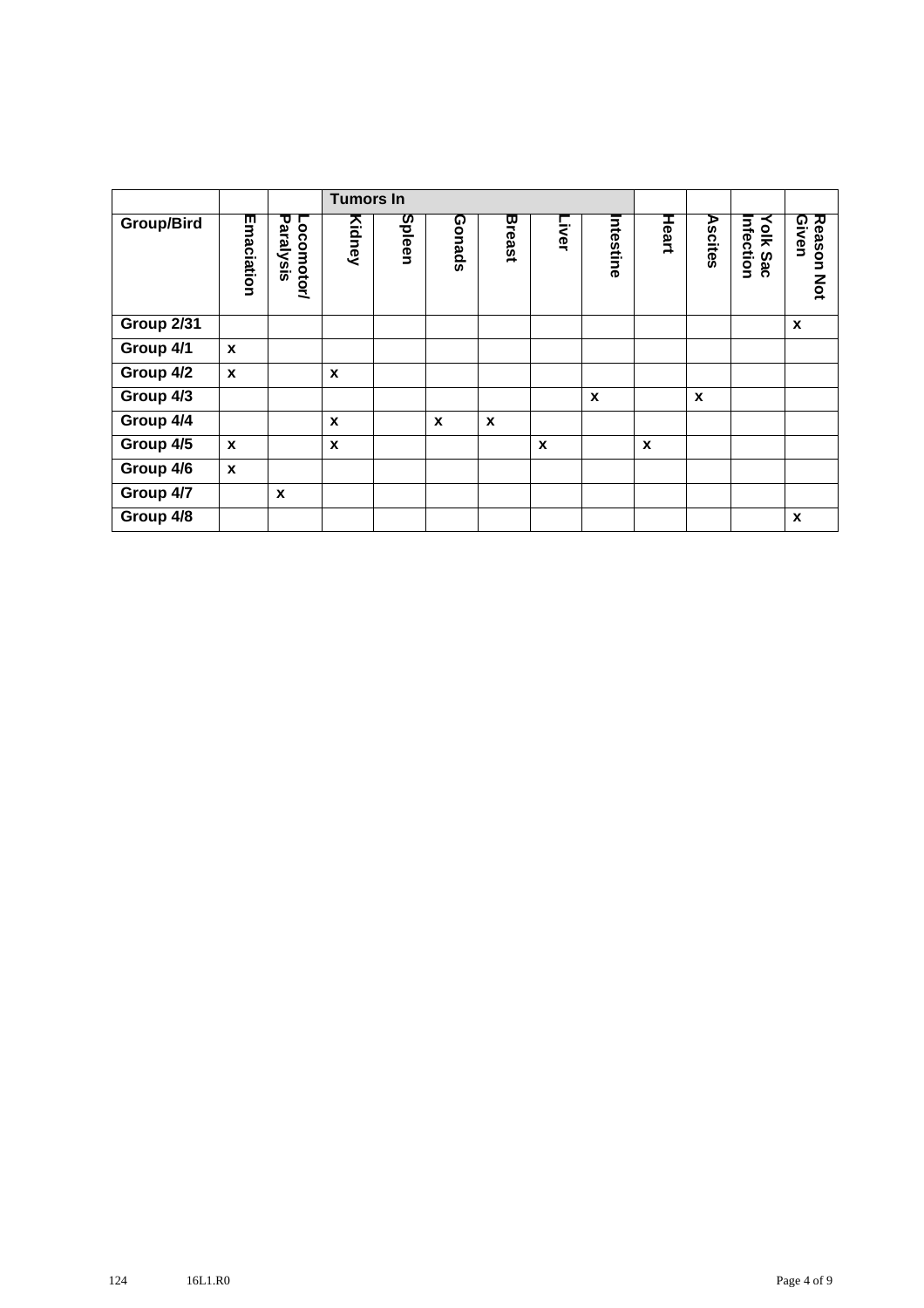| <b>Study Type</b>             | Efficacy                                                                                                                                                                                                       |  |  |  |  |  |  |  |  |  |  |
|-------------------------------|----------------------------------------------------------------------------------------------------------------------------------------------------------------------------------------------------------------|--|--|--|--|--|--|--|--|--|--|
| <b>Pertaining to</b>          | vvMDV serotype 1                                                                                                                                                                                               |  |  |  |  |  |  |  |  |  |  |
| <b>Study Purpose</b>          | Demonstrate efficacy against very virulent Marek's disease                                                                                                                                                     |  |  |  |  |  |  |  |  |  |  |
| <b>Product Administration</b> | Administered in ovo to embryonated eggs at 18-19 days of embryonation                                                                                                                                          |  |  |  |  |  |  |  |  |  |  |
| <b>Study Animals</b>          | Embryonated eggs divided into 4 groups                                                                                                                                                                         |  |  |  |  |  |  |  |  |  |  |
|                               | Group 1 vaccinated with Code 16L1.R0 and challenged                                                                                                                                                            |  |  |  |  |  |  |  |  |  |  |
|                               | Group 2 sham vaccinated and challenged (control)                                                                                                                                                               |  |  |  |  |  |  |  |  |  |  |
|                               | Group 3 sham vaccinated non-challenged (control)                                                                                                                                                               |  |  |  |  |  |  |  |  |  |  |
|                               | Group 4 vaccinated with a serotype 3 Marek's vaccine and challenged                                                                                                                                            |  |  |  |  |  |  |  |  |  |  |
|                               | (control)                                                                                                                                                                                                      |  |  |  |  |  |  |  |  |  |  |
| <b>Challenge Description</b>  | Serotype-1 (SR-1) RB1B strain administered at 5 days post vaccination                                                                                                                                          |  |  |  |  |  |  |  |  |  |  |
| Interval observed after       | Observed daily for 45 days and then evaluated for internal lesions                                                                                                                                             |  |  |  |  |  |  |  |  |  |  |
| challenge                     |                                                                                                                                                                                                                |  |  |  |  |  |  |  |  |  |  |
| <b>Results</b>                | Vaccinates and controls were evaluated in terms of Marek's disease<br>clinical signs and/or grossly observable lesions per the criteria in 9 CFR<br>$113.330(c)(4)$ & (5).                                     |  |  |  |  |  |  |  |  |  |  |
|                               | Birds with clinical signs and/or observable lesions:<br>Group 1: 7/35<br>Group 2: 35/35<br>Group 3: 0/35<br>Group 4: 20/33<br>Requirements of 9 CFR 113.330(c)(4) & (5) were met.<br>Raw data on attached page |  |  |  |  |  |  |  |  |  |  |
| <b>USDA Approval Date</b>     | June 12, 2015                                                                                                                                                                                                  |  |  |  |  |  |  |  |  |  |  |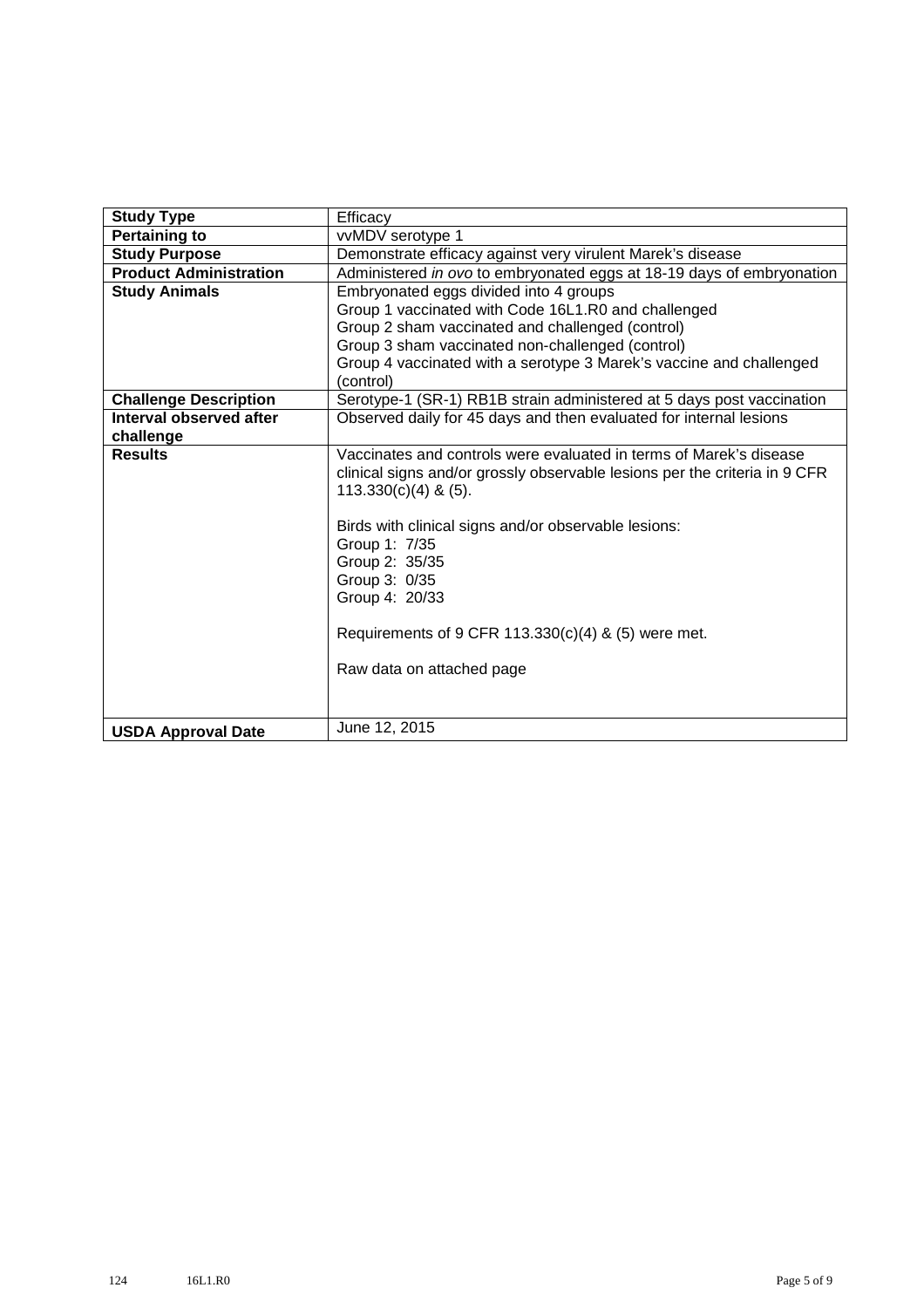|                   |                    |                           | <b>Tumors In</b>   |                    |                    |                    |                    |                    |      |                    |                     |
|-------------------|--------------------|---------------------------|--------------------|--------------------|--------------------|--------------------|--------------------|--------------------|------|--------------------|---------------------|
| <b>Group/Bird</b> | Emaciation         | Paralysis<br>Locomotor/   | Kidney             | Spleen             | Gonads             | <b>Breast</b>      | Liver              | Heart              | Skin | Depression         | Reason Not<br>Given |
| Group 1/1         |                    | $\pmb{\chi}$              |                    |                    |                    |                    |                    |                    |      | $\pmb{\chi}$       |                     |
| Group 1/2         |                    | $\pmb{\chi}$              |                    | $\pmb{\chi}$       |                    |                    | X                  |                    |      | $\pmb{\chi}$       |                     |
| Group 1/3         |                    | $\pmb{\mathsf{x}}$        | X                  |                    | $\pmb{\mathsf{x}}$ | $\pmb{\mathsf{x}}$ | $\pmb{\mathsf{x}}$ |                    |      | $\pmb{\mathsf{x}}$ |                     |
| Group 1/4         |                    | $\pmb{\chi}$              |                    |                    |                    |                    |                    |                    |      | X                  |                     |
| Group 1/5         |                    |                           | $\pmb{\chi}$       | $\pmb{\mathsf{x}}$ |                    |                    | $\pmb{\mathsf{x}}$ |                    |      | $\mathbf{x}$       |                     |
| Group 1/6         | $\pmb{\mathsf{x}}$ |                           | $\pmb{\chi}$       | X                  | x                  |                    | $\pmb{\mathsf{x}}$ |                    |      | $\pmb{\mathsf{x}}$ |                     |
| Group 1/7         | X                  |                           |                    | $\pmb{\mathsf{x}}$ |                    |                    | $\pmb{\mathsf{x}}$ |                    |      |                    |                     |
| Group 2/1         |                    |                           |                    | $\pmb{\mathsf{x}}$ |                    |                    | $\pmb{\mathsf{x}}$ |                    |      | $\pmb{\chi}$       |                     |
| Group 2/2         |                    |                           |                    | $\pmb{\mathsf{x}}$ |                    |                    | $\pmb{\mathsf{x}}$ |                    |      | $\pmb{\mathsf{x}}$ |                     |
| Group 2/3         |                    | $\pmb{\chi}$              |                    | $\pmb{\mathsf{x}}$ |                    |                    |                    | X                  |      | X                  |                     |
| Group 2/4         |                    | $\pmb{\chi}$              | X                  | X                  |                    |                    | $\pmb{\mathsf{x}}$ |                    |      | $\boldsymbol{x}$   |                     |
| Group 2/5         | $\pmb{\chi}$       | $\boldsymbol{\mathsf{x}}$ | X                  | $\pmb{\mathsf{x}}$ | X                  |                    | $\pmb{\mathsf{x}}$ |                    |      | $\pmb{\mathsf{x}}$ |                     |
| Group 2/6         |                    | $\boldsymbol{x}$          |                    |                    |                    |                    | $\pmb{\mathsf{x}}$ |                    |      | X                  |                     |
| Group 2/7         |                    |                           |                    | $\pmb{\chi}$       |                    |                    |                    |                    |      | $\pmb{\chi}$       |                     |
| Group 2/8         |                    |                           | $\pmb{\chi}$       |                    | $\pmb{\mathsf{x}}$ | $\pmb{\mathsf{x}}$ |                    |                    |      | $\pmb{\mathsf{x}}$ |                     |
| Group 2/9         |                    |                           |                    | $\pmb{\mathsf{x}}$ |                    |                    | X                  | $\pmb{\mathsf{x}}$ |      | $\pmb{\mathsf{X}}$ |                     |
| Group 2/10        |                    |                           |                    | $\pmb{\mathsf{x}}$ |                    |                    | $\pmb{\mathsf{x}}$ |                    |      | $\boldsymbol{x}$   |                     |
| Group 2/11        |                    |                           | X                  | $\pmb{\mathsf{x}}$ |                    |                    | X                  |                    |      | $\pmb{\mathsf{x}}$ |                     |
| Group 2/12        |                    |                           |                    | $\pmb{\mathsf{x}}$ |                    |                    |                    | X                  |      | X                  |                     |
| Group 2/13        |                    |                           | X                  | $\pmb{\mathsf{x}}$ |                    |                    | $\pmb{\mathsf{x}}$ |                    |      | $\boldsymbol{x}$   |                     |
| Group 2/14        |                    | $\pmb{\mathsf{x}}$        |                    |                    |                    |                    |                    | $\pmb{\mathsf{x}}$ |      | $\pmb{\mathsf{x}}$ |                     |
| Group 2/15        |                    | $\pmb{\mathsf{x}}$        | X                  |                    |                    | X                  |                    |                    |      | $\pmb{\mathsf{x}}$ |                     |
| Group 2/16        | $\pmb{\mathsf{x}}$ |                           | $\pmb{\mathsf{x}}$ | X                  |                    |                    |                    |                    |      | $\boldsymbol{x}$   |                     |
| Group 2/17        | X                  |                           | $\pmb{\mathsf{x}}$ | $\pmb{\mathsf{x}}$ |                    |                    | $\pmb{\mathsf{x}}$ | $\pmb{\mathsf{x}}$ |      | $\pmb{\mathsf{x}}$ |                     |
| Group 2/18        | $\mathbf{x}$       |                           | $\pmb{\mathsf{x}}$ | $\pmb{\mathsf{x}}$ | $\pmb{\mathsf{x}}$ |                    |                    |                    |      | $\mathbf{x}$       |                     |
| Group 2/19        |                    |                           | $\boldsymbol{x}$   | $\pmb{\mathsf{x}}$ |                    |                    | $\boldsymbol{x}$   | $\pmb{\mathsf{x}}$ |      | X                  |                     |
| Group 2/20        | $\boldsymbol{x}$   |                           |                    |                    |                    |                    | $\pmb{\mathsf{x}}$ |                    |      | $\pmb{\mathsf{x}}$ |                     |
| Group 2/21        |                    |                           |                    | $\pmb{\mathsf{x}}$ |                    | X                  | $\pmb{\mathsf{X}}$ |                    |      | $\boldsymbol{x}$   |                     |
| Group 2/22        | $\mathbf{x}$       |                           | X                  | $\boldsymbol{x}$   | $\boldsymbol{x}$   | $\mathbf{x}$       | $\pmb{\mathsf{X}}$ |                    |      | X                  |                     |
| <b>Group 2/23</b> |                    | $\pmb{\chi}$              | $\boldsymbol{x}$   | $\pmb{\mathsf{x}}$ | X                  | $\pmb{\mathsf{x}}$ |                    | $\boldsymbol{x}$   |      | $\pmb{\mathsf{x}}$ |                     |
| Group 2/24        |                    | $\pmb{\mathsf{X}}$        | $\boldsymbol{x}$   | $\pmb{\mathsf{x}}$ |                    |                    | $\boldsymbol{x}$   |                    |      | $\boldsymbol{x}$   |                     |
| Group 2/25        | $\mathbf{x}$       |                           | $\pmb{\mathsf{x}}$ | $\pmb{\mathsf{x}}$ |                    |                    |                    |                    |      |                    |                     |
| Group 2/26        |                    |                           | $\mathbf{x}$       | $\boldsymbol{x}$   |                    |                    |                    |                    |      | $\pmb{\mathsf{x}}$ |                     |
| Group 2/27        |                    | $\pmb{\mathsf{x}}$        | $\boldsymbol{x}$   | $\pmb{\mathsf{x}}$ | $\boldsymbol{x}$   | $\pmb{\mathsf{x}}$ | $\pmb{\mathsf{x}}$ |                    |      | X                  |                     |

Raw data shown below for birds classified as positive. All other birds normal.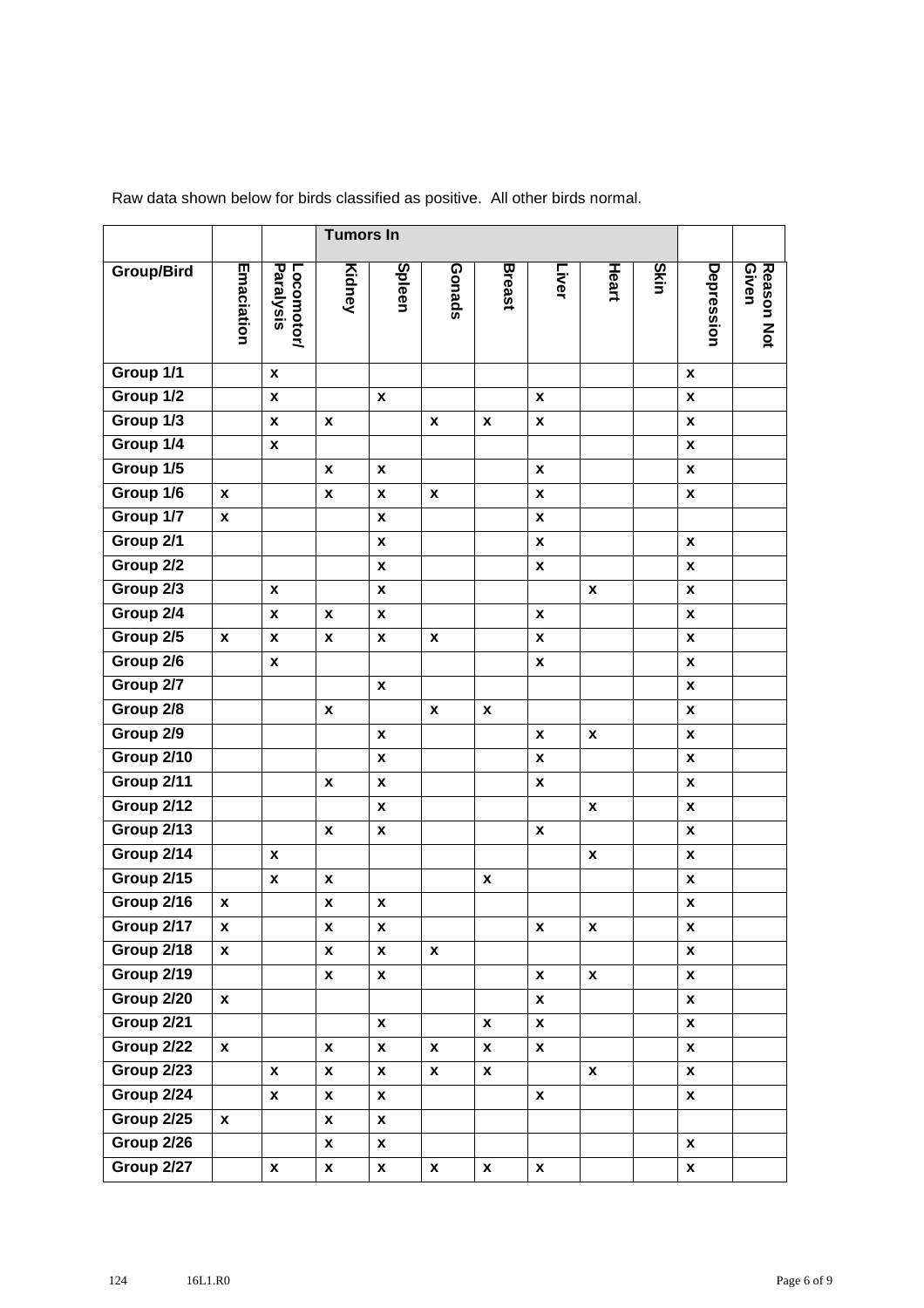|                   |                    |                           | <b>Tumors In</b>   |                    |                    |                    |                    |                    |                    |                    |                     |
|-------------------|--------------------|---------------------------|--------------------|--------------------|--------------------|--------------------|--------------------|--------------------|--------------------|--------------------|---------------------|
| <b>Group/Bird</b> | Emaciation         | Paralysis<br>Locomotor/   | Kidney             | Spleen             | Gonads             | <b>Breast</b>      | Liver              | Heart              | Skin               | Depression         | Reason Not<br>Given |
| Group 2/28        |                    |                           |                    | X                  |                    |                    | X                  |                    |                    | $\pmb{\chi}$       |                     |
| Group 2/29        | $\boldsymbol{x}$   |                           |                    | $\pmb{\mathsf{x}}$ |                    |                    | $\boldsymbol{x}$   |                    |                    | X                  |                     |
| Group 2/30        |                    |                           |                    |                    |                    |                    |                    |                    | $\pmb{\mathsf{x}}$ | $\boldsymbol{x}$   |                     |
| Group 2/31        |                    |                           | $\boldsymbol{x}$   |                    | $\pmb{\mathsf{x}}$ |                    |                    |                    |                    | $\pmb{\mathsf{x}}$ |                     |
| Group 2/32        |                    |                           |                    |                    |                    |                    |                    |                    | $\pmb{\mathsf{x}}$ | $\pmb{\mathsf{x}}$ |                     |
| Group 2/33        |                    |                           |                    | X                  |                    |                    | $\pmb{\chi}$       |                    |                    | $\pmb{\mathsf{x}}$ |                     |
| Group 2/34        |                    | X                         |                    | X                  |                    | $\pmb{\mathsf{x}}$ | $\pmb{\chi}$       |                    |                    |                    |                     |
| Group 2/35        |                    | $\pmb{\chi}$              | $\pmb{\chi}$       | $\pmb{\mathsf{x}}$ |                    |                    | $\pmb{\mathsf{x}}$ |                    |                    |                    |                     |
| Group 4/1         |                    |                           |                    |                    |                    |                    |                    |                    |                    | $\pmb{\chi}$       |                     |
| Group 4/2         |                    | $\pmb{\mathsf{x}}$        |                    |                    |                    | $\pmb{\mathsf{x}}$ |                    |                    |                    |                    |                     |
| Group 4/3         | $\boldsymbol{x}$   |                           |                    |                    |                    |                    |                    |                    |                    |                    |                     |
| Group 4/4         |                    |                           | $\pmb{\chi}$       |                    |                    |                    |                    |                    |                    | $\pmb{\chi}$       |                     |
| Group 4/5         | $\boldsymbol{x}$   | X                         |                    |                    |                    |                    |                    |                    |                    | X                  |                     |
| Group 4/6         |                    | X                         | X                  |                    |                    |                    | X                  |                    |                    | $\pmb{\chi}$       |                     |
| Group 4/7         | $\pmb{\mathsf{x}}$ |                           |                    |                    |                    |                    |                    |                    |                    | $\pmb{\chi}$       |                     |
| Group 4/8         |                    |                           | $\pmb{\mathsf{x}}$ |                    | $\pmb{\mathsf{x}}$ |                    |                    |                    |                    |                    |                     |
| Group 4/9         |                    | X                         |                    |                    |                    |                    |                    |                    |                    |                    |                     |
| Group 4/10        |                    | $\pmb{\chi}$              | $\pmb{\chi}$       | $\pmb{\mathsf{x}}$ |                    |                    |                    |                    |                    | $\pmb{\chi}$       |                     |
| Group 4/11        |                    | $\pmb{\mathsf{x}}$        | $\pmb{\mathsf{x}}$ |                    |                    |                    |                    |                    |                    |                    |                     |
| Group 4/12        |                    | $\pmb{\mathsf{x}}$        |                    | X                  |                    |                    |                    |                    |                    |                    |                     |
| Group 4/13        |                    | $\boldsymbol{\mathsf{x}}$ | X                  | $\pmb{\mathsf{x}}$ |                    |                    | $\boldsymbol{x}$   |                    |                    |                    |                     |
| Group 4/14        |                    |                           | $\pmb{\mathsf{x}}$ |                    | $\pmb{\mathsf{x}}$ |                    | $\pmb{\mathsf{x}}$ |                    |                    |                    |                     |
| Group 4/15        |                    | X                         |                    |                    |                    |                    |                    |                    |                    |                    |                     |
| Group 4/16        |                    | $\pmb{\mathsf{x}}$        | $\pmb{\mathsf{x}}$ |                    | $\pmb{\mathsf{x}}$ | $\pmb{\mathsf{x}}$ |                    | $\pmb{\mathsf{x}}$ |                    |                    |                     |
| Group 4/17        |                    |                           | $\pmb{\mathsf{x}}$ |                    | $\pmb{\mathsf{x}}$ | $\pmb{\mathsf{x}}$ |                    |                    |                    |                    |                     |
| Group 4/18        |                    |                           |                    |                    |                    | X                  |                    |                    |                    |                    |                     |
| Group 4/19        |                    |                           | $\pmb{\mathsf{x}}$ |                    | $\boldsymbol{x}$   |                    |                    |                    |                    |                    |                     |
| Group 4/20        |                    |                           | $\pmb{\mathsf{x}}$ | $\pmb{\mathsf{x}}$ | $\pmb{\mathsf{x}}$ |                    | $\pmb{\mathsf{X}}$ |                    |                    |                    |                     |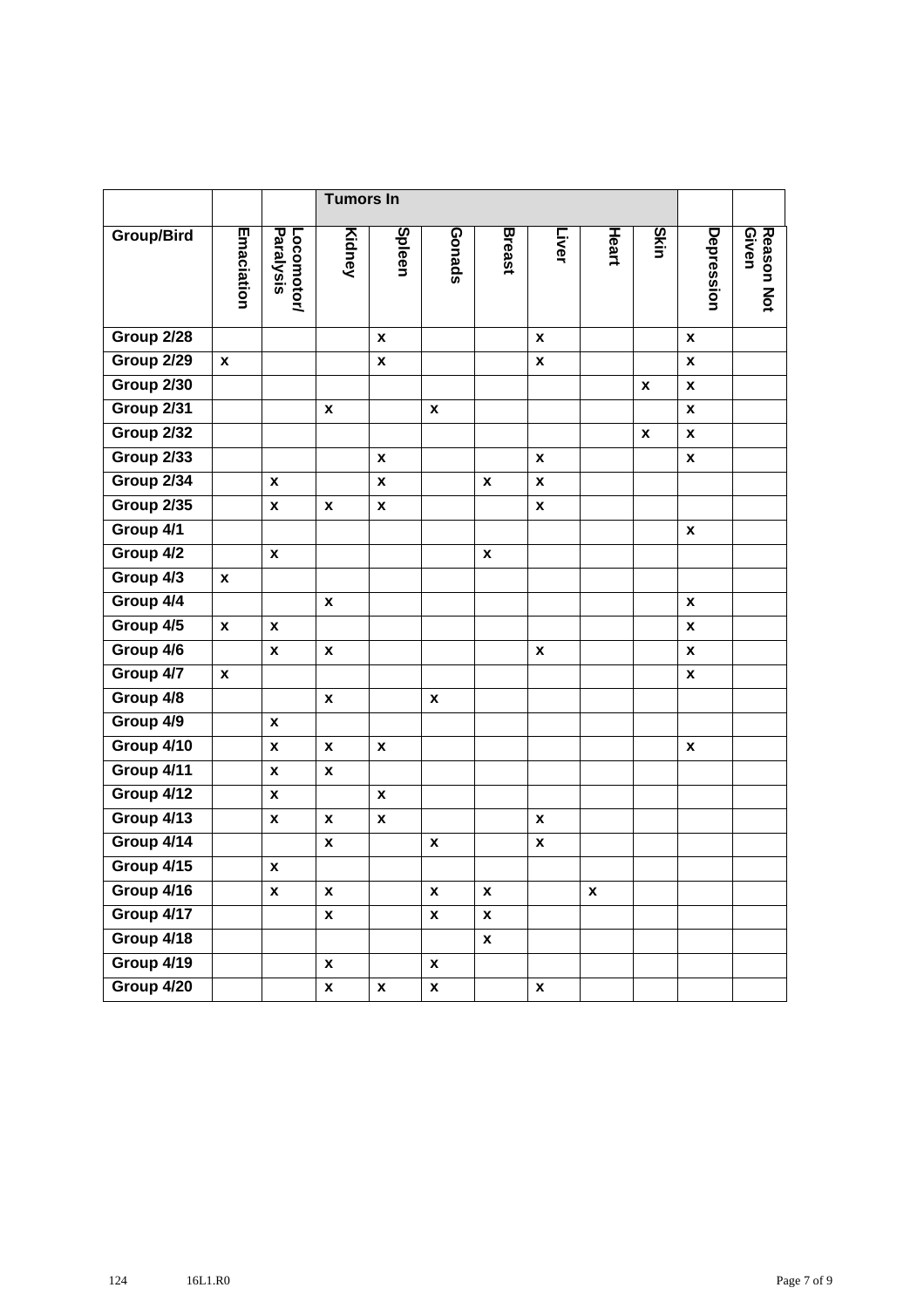| <b>Study Type</b>                      | Safety                                                                                        |                                              |                                                                 |                            |                  |                     |                     |  |  |  |  |  |  |
|----------------------------------------|-----------------------------------------------------------------------------------------------|----------------------------------------------|-----------------------------------------------------------------|----------------------------|------------------|---------------------|---------------------|--|--|--|--|--|--|
| <b>Pertaining to</b>                   | <b>ALL</b>                                                                                    |                                              |                                                                 |                            |                  |                     |                     |  |  |  |  |  |  |
| <b>Study Purpose</b>                   | Demonstrate safety of product under typical use conditions                                    |                                              |                                                                 |                            |                  |                     |                     |  |  |  |  |  |  |
| <b>Product</b>                         | 1 dose (0.05 mL) by the in ovo route                                                          |                                              |                                                                 |                            |                  |                     |                     |  |  |  |  |  |  |
| <b>Administration</b>                  |                                                                                               |                                              |                                                                 |                            |                  |                     |                     |  |  |  |  |  |  |
| <b>Study Animals</b>                   | Chickens, 18 to 19 day-old embryos                                                            |                                              |                                                                 |                            |                  |                     |                     |  |  |  |  |  |  |
|                                        | 1/2 were vaccinated by in ovo route and 1/2 kept as controls. Animals were observed daily for |                                              |                                                                 |                            |                  |                     |                     |  |  |  |  |  |  |
|                                        |                                                                                               | mortality through 21 days after vaccination. |                                                                 |                            |                  |                     |                     |  |  |  |  |  |  |
|                                        |                                                                                               |                                              |                                                                 |                            |                  |                     |                     |  |  |  |  |  |  |
| <b>Challenge</b><br><b>Description</b> | Not applicable                                                                                |                                              |                                                                 |                            |                  |                     |                     |  |  |  |  |  |  |
| <b>Interval</b>                        | Not applicable                                                                                |                                              |                                                                 |                            |                  |                     |                     |  |  |  |  |  |  |
| observed after                         |                                                                                               |                                              |                                                                 |                            |                  |                     |                     |  |  |  |  |  |  |
| challenge                              |                                                                                               |                                              |                                                                 |                            |                  |                     |                     |  |  |  |  |  |  |
| <b>Results</b>                         |                                                                                               |                                              |                                                                 |                            |                  |                     |                     |  |  |  |  |  |  |
|                                        |                                                                                               |                                              |                                                                 |                            |                  | $\frac{9}{6}$       | $\frac{9}{6}$       |  |  |  |  |  |  |
|                                        |                                                                                               |                                              |                                                                 |                            | %                | <b>Hatchability</b> | <b>Condemnation</b> |  |  |  |  |  |  |
|                                        | <b>Location</b>                                                                               | <b>Treatment</b>                             | <b>Total</b><br><b>Placed</b>                                   | 21 Day<br><b>Mortality</b> | <b>Mortality</b> |                     |                     |  |  |  |  |  |  |
|                                        |                                                                                               |                                              |                                                                 |                            |                  |                     |                     |  |  |  |  |  |  |
|                                        | $\mathbf 1$                                                                                   |                                              |                                                                 |                            |                  |                     |                     |  |  |  |  |  |  |
|                                        |                                                                                               | In ovo                                       | 16,400                                                          | 219                        | 1.3              | 87.2                | 0.27                |  |  |  |  |  |  |
|                                        |                                                                                               |                                              |                                                                 |                            |                  |                     |                     |  |  |  |  |  |  |
|                                        | $\mathbf 1$                                                                                   | Control                                      | 16,400                                                          | 163                        | $\mathbf 1$      | 83.2                | 0.18                |  |  |  |  |  |  |
|                                        |                                                                                               |                                              |                                                                 |                            |                  |                     |                     |  |  |  |  |  |  |
|                                        | $\overline{2}$                                                                                |                                              |                                                                 |                            |                  |                     |                     |  |  |  |  |  |  |
|                                        |                                                                                               | In ovo                                       | 21,000                                                          | 282                        | 1.3              | 88.8                | 1.14                |  |  |  |  |  |  |
|                                        |                                                                                               |                                              |                                                                 |                            |                  |                     |                     |  |  |  |  |  |  |
|                                        | $\overline{2}$                                                                                | Control                                      | 21,000                                                          | 282                        | 1.3              | 88.1                | 1.16                |  |  |  |  |  |  |
|                                        |                                                                                               |                                              |                                                                 |                            |                  |                     |                     |  |  |  |  |  |  |
|                                        | 3                                                                                             |                                              |                                                                 |                            |                  |                     |                     |  |  |  |  |  |  |
|                                        |                                                                                               | In ovo                                       | 20,000                                                          | 369                        | 1.8              | 89.2                | 0.48                |  |  |  |  |  |  |
|                                        |                                                                                               |                                              |                                                                 |                            |                  |                     |                     |  |  |  |  |  |  |
|                                        | 3                                                                                             | Control                                      | 20,000                                                          | 271                        | 1.4              | 81.6                | 0.83                |  |  |  |  |  |  |
|                                        | $N/A$ = not applicable                                                                        |                                              |                                                                 |                            |                  |                     |                     |  |  |  |  |  |  |
|                                        |                                                                                               |                                              |                                                                 |                            |                  |                     |                     |  |  |  |  |  |  |
|                                        |                                                                                               |                                              | No adverse reactions attributable to the vaccine were recorded. |                            |                  |                     |                     |  |  |  |  |  |  |
|                                        |                                                                                               |                                              |                                                                 |                            |                  |                     |                     |  |  |  |  |  |  |
| <b>USDA</b>                            | May 9, 2016                                                                                   |                                              |                                                                 |                            |                  |                     |                     |  |  |  |  |  |  |
| <b>Approval Date</b>                   |                                                                                               |                                              |                                                                 |                            |                  |                     |                     |  |  |  |  |  |  |